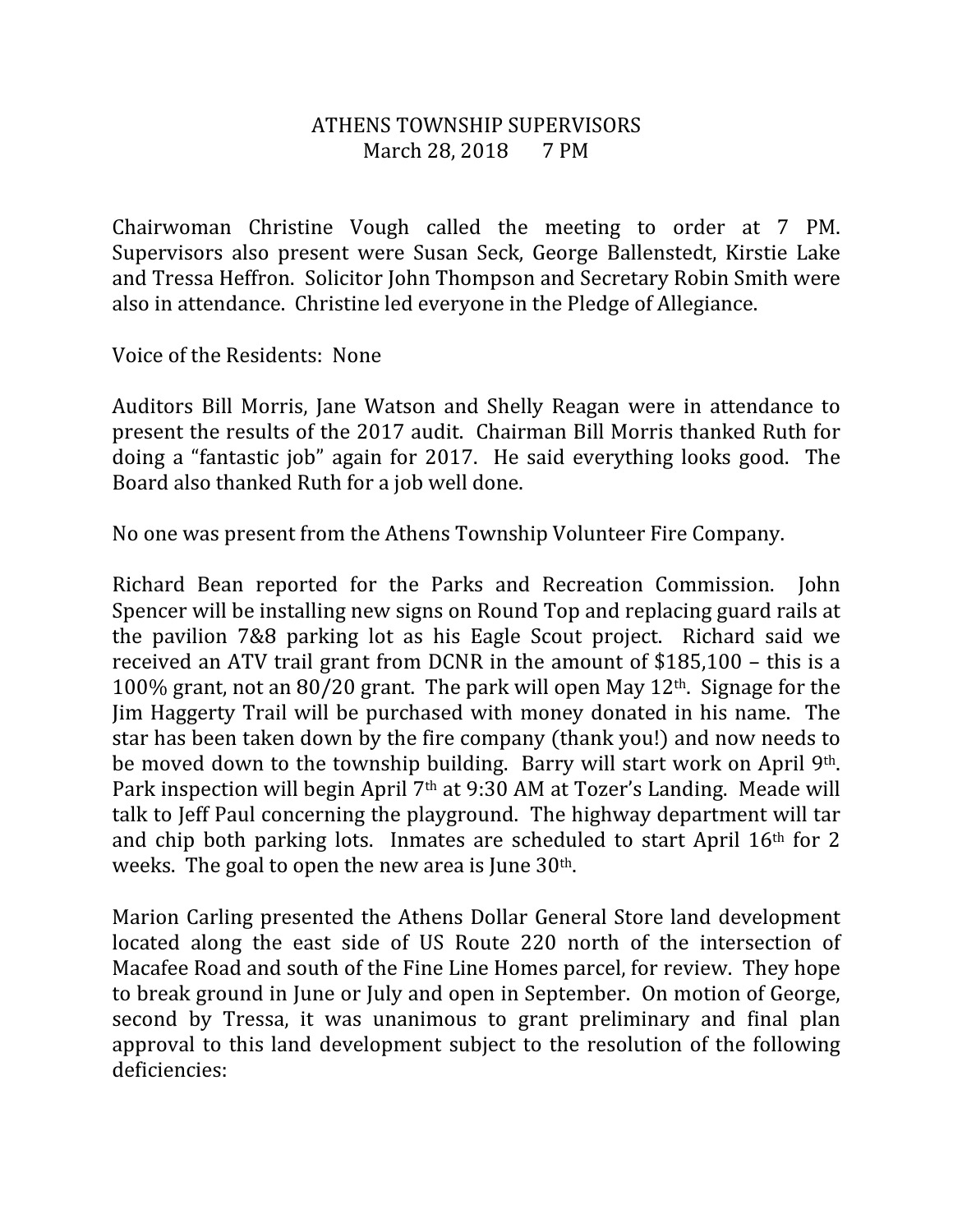Page Two Athens Township Supervisors March 28, 2018

- 1) Receipt of NPDES permit
- 2) Receipt of Highway Occupancy permit
- 3) Receipt of fully-executed Stormwater Management agreement
- 4) Receipt of fully-executed Developer's agreement

Christine reviewed the Treasurer's report. Robin asked Ruth if the payroll issue had been resolved and she said it had. She also asked Ruth if she needed a motion, and she said no. On motion of Kirstie, second by George, it was unanimous to approve the payment of the monthly bills as presented. A complete listing of revenues and expenditures is on file in the office of the Treasurer.

On motion of Christine, second by Kirstie, it was unanimous to appoint Cheryl Stropko to the Athens Township Authority board to complete Pat Musto's term that will expire on December 31, 2018.

On motion of Kirstie, second by Susan, it was unanimous to adopt RESOLUTION 2018-05, authorizing Christine, Robin and Ruth as signatories on the M & T Bank mining bond CD.

The Board had visited the Roberta Blanchard property on Meadowlark Drive to view the Junction Canal weigh lock just prior to the meeting. Tressa said Roberta would like to donate the property to the township after all her family members have passed on, but Tressa and Richard Bean would like it to be done sooner so Roberta could have input as to how the historical site will be developed. She has so much history 'in her head' that it would be a shame to lose all that.

Ed had given Robin a quote for work needed on the Expedition, which was presented to the Board for approval. On motion of Susan, second by Christine, it was unanimous to accept the quote from Williams Ford and to have Ed arrange for the work to be done.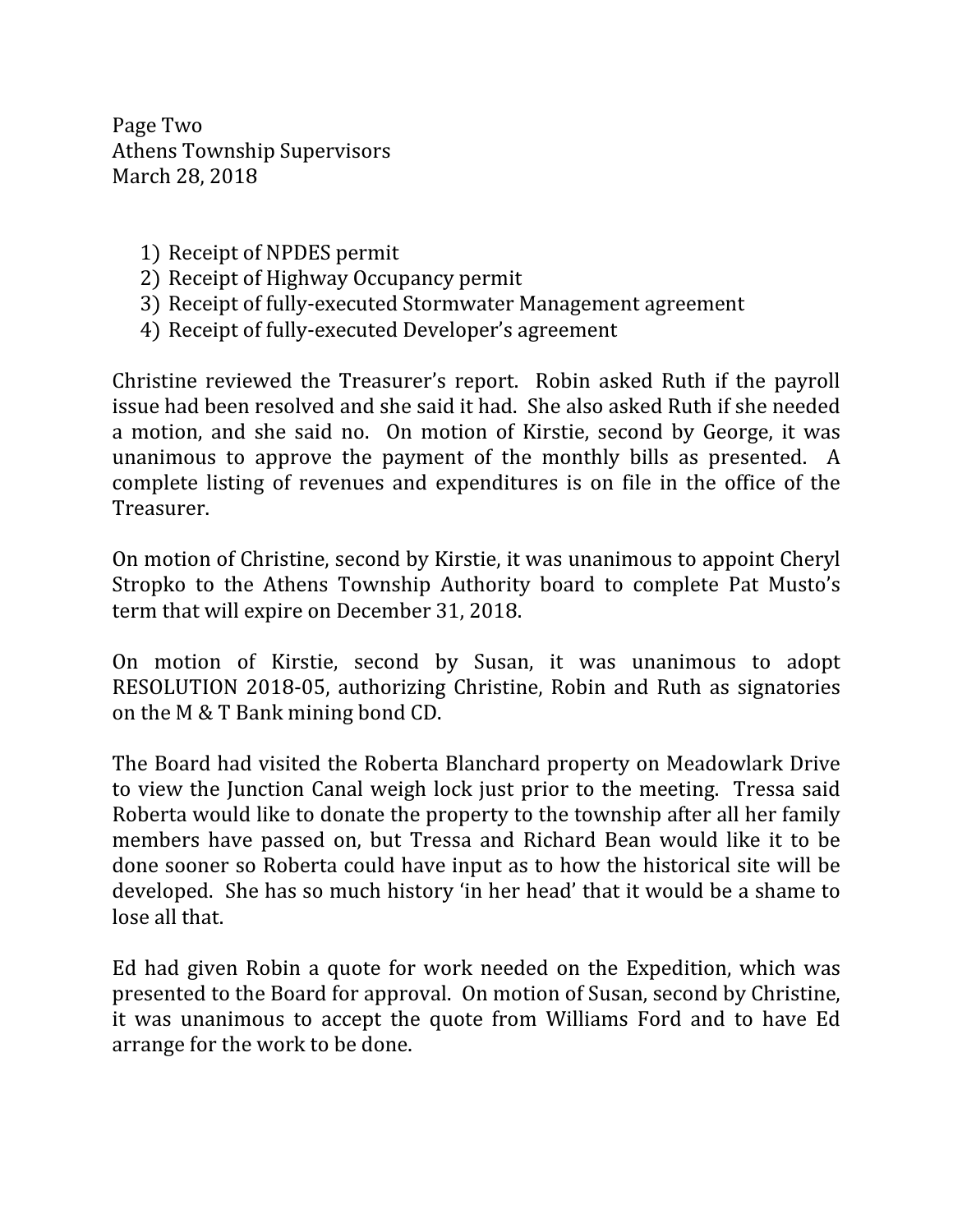Page Three Athens Township Supervisors March 28, 2018

Susan sent a response letter to ATA with regards to coordinating roadwork. She would also like the entire Public Works Department to go to the Watson Diesel event on April 11th. On motion of George, second by Tressa, it was unanimous to approve their attendance (and Susan's, if she is able to go).

Robin asked if Susan had her bids ready to go and they're not quite ready yet. She has met with the petroleum companies and with Greg Dibble from PennDOT. She would like to have a special meeting in the next 2 weeks to finalize everything. It was decided to have Robin advertise a special meeting for April 9, 2018 at 7 PM for general purposes.

There is a slight problem with a motion made in the March 14, 2018 minutes. The motion was to "……reimburse Tyler Young for Cadet uniforms necessary for the Academy, upon submission of a paid receipt". The problem is that Roger had called the company and had them ship the uniforms directly to Tyler and send the township the invoice. On motion of Susan, second by Tressa, it was unanimous to re-word the motion to read as follows: "On motion of Kirstie, second by George, it was unanimous to pay for Tyler Young's Cadet uniforms necessary for the Academy". Robin will correct Page Two, ¶ two, to read as stated above.

On motion of Kirstie, second by Susan, it passed to approve the minutes of February 28, 2018 as written. Tressa abstained as she was unable to attend that meeting.

On motion of Kirstie, second by George, it passed to approve the minutes of March 14, 2018 with the correction listed above re: Tyler's uniforms. Susan abstained as she was unable to attend that meeting.

On motion of George, second by Kirstie, it was unanimous to accept the monthly reports as presented.

Tressa had attended the COG meeting on March 26th and gave a report on that.